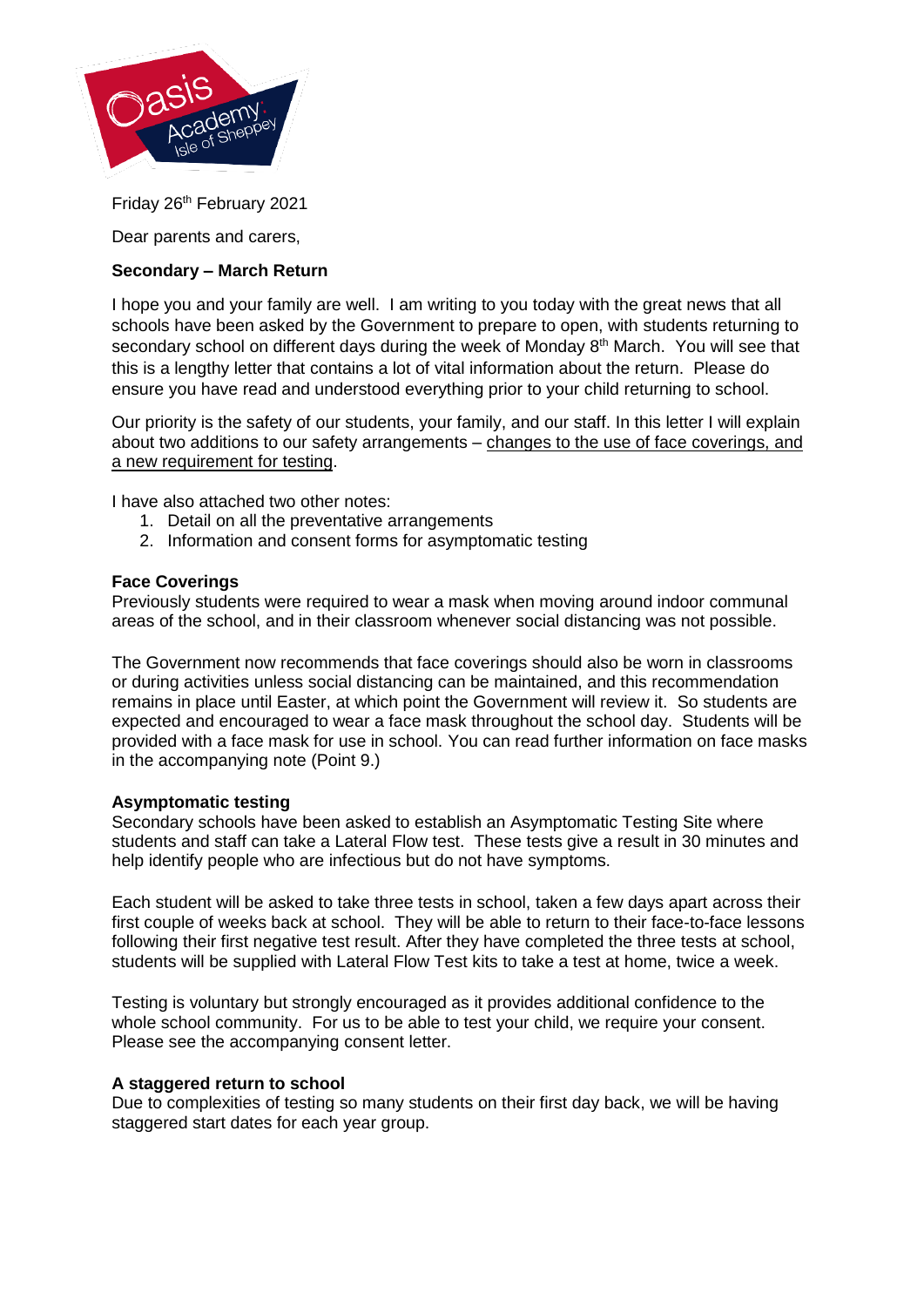Please note that the children of critical workers and those identified as 'vulnerable' are to continue to come to school each day. When the rest of their year group returns, they will join their year group bubble.

Students in each year group will begin on the following days, with Year 11 and Year 13 in all week, then Year 10 and Year 12 from Tuesday, Year 9 from Wednesday, Year 7 from Thursday and finally Year 8 on Friday.

| <b>Date</b>                  | <b>Year 11 &amp;</b><br>Year 13 | <b>Year 10 &amp;</b><br>Year 12 | Year 9    | Year <sub>7</sub> | Year 8    |
|------------------------------|---------------------------------|---------------------------------|-----------|-------------------|-----------|
| Mon 8 <sup>th</sup> March    | In school                       | Remote                          | Remote    | Remote            | Remote    |
| Tues 9 <sup>th</sup> March   | In school                       | In school                       | Remote    | Remote            | Remote    |
| Weds 10 <sup>th</sup> March  | In school                       | In school                       | In school | Remote            | Remote    |
| Thurs 11 <sup>th</sup> March | In school                       | In school                       | In school | In school         | Remote    |
| Fri 12 <sup>th</sup> March   | In school                       | In school                       | In school | In school         | In school |

## **What do I need to do now?**

Up to and including the week of Monday 8<sup>th</sup> March we continue to welcome children of critical workers and those identified as 'vulnerable' at school, all other students will continue with their remote learning until their day when they return to school as indicated above.

I know that there is a lot of information here, but we wanted you to be fully informed. We will of course be supporting the students as they return, ensuring that they are confident with all the arrangements we have in place.

Please note, we are asking for your consent for your child to undergo three flow tests at school. Please see the further information on this in the attached. If you have already given your consent for your child to be tested, please skip this step.

Please refer to our Privacy Notice, which explains how personal data will be used: [https://www.oasiscommunitylearning.org/uploaded/Oasis\\_Documents/OCL\\_Privacy\\_Notice.](https://www.oasiscommunitylearning.org/uploaded/Oasis_Documents/OCL_Privacy_Notice.pdf) [pdf](https://www.oasiscommunitylearning.org/uploaded/Oasis_Documents/OCL_Privacy_Notice.pdf)

Please read all the information provided carefully. If after reading everything you have any questions, please contact us by email to [office@oasisisleofsheppey.org.](mailto:office@oasisisleofsheppey.org)

Thank you for your ongoing support to the Academy. To reopen safely, we will need everyone to continue to follow all the safety measures carefully.

Yours sincerely,

**Principal, Oasis Academy Isle of Sheppey**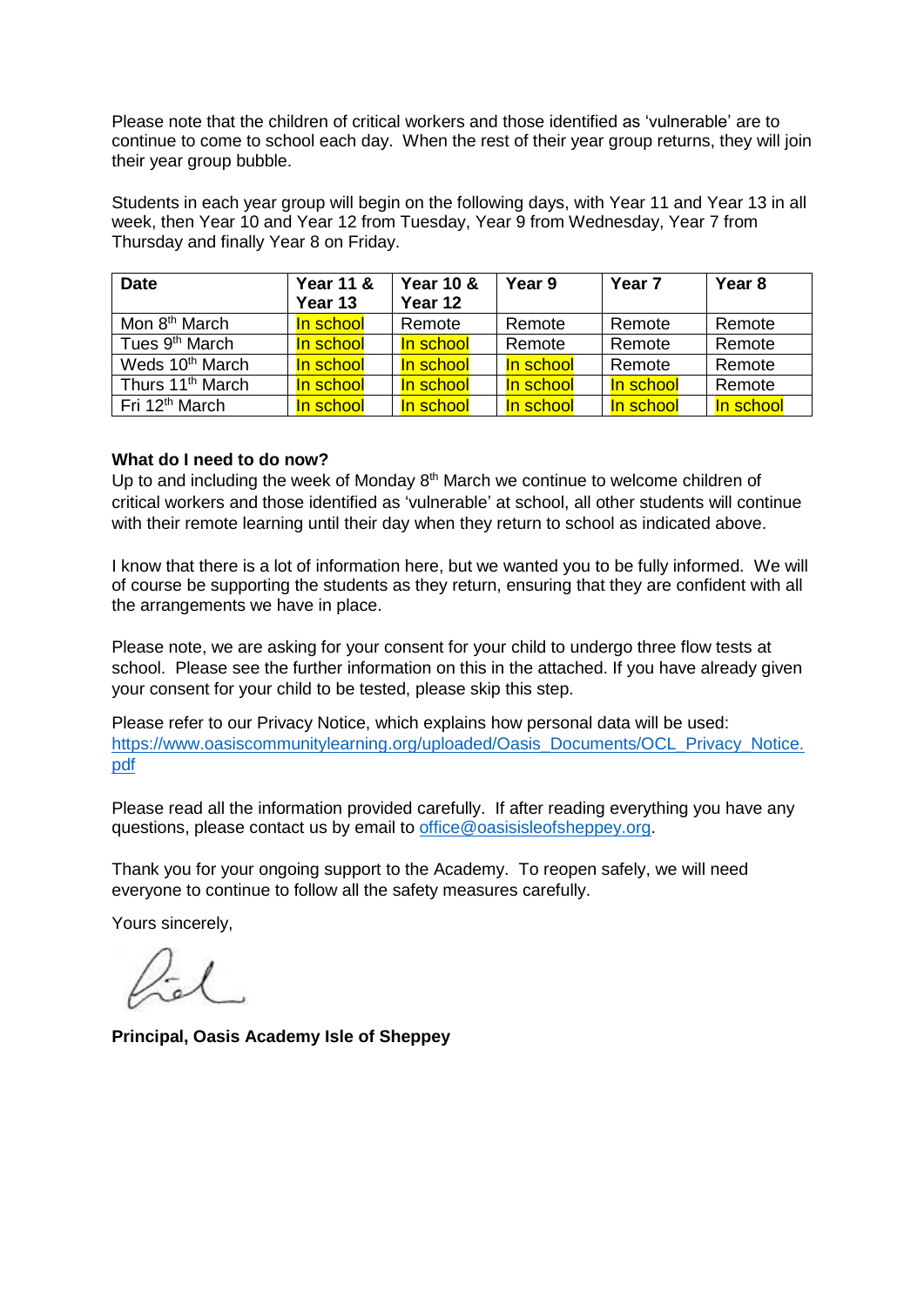# **1. Note on additional arrangements**

# **More information on our arrangements**

Our preparations closely follow the guidance from the Government. You can read the advice by searching for ['DfE What parents need to know](https://www.gov.uk/government/publications/what-parents-and-carers-need-to-know-about-early-years-providers-schools-and-colleges-during-the-coronavirus-covid-19-outbreak/what-parents-need-to-know-about-early-years-providers-schools-and-colleges-during-covid-19) during COVID-19.'

# 1. Attendance

The Government's guidance is clear that students are expected to attend school during the week commencing Monday 8<sup>th</sup> March (please see more information on staggered starts in point 4 below). This means that parents have a duty to ensure that their child attends school for every day that it is open to students, and that schools have a responsibility to record attendance and follow up absence.

## 2. Social Distancing

We will have a number of one-way systems in place to remind students about the importance of distancing wherever possible. Classrooms will be set up in a way to maximise individual students' space. Desks will be side by side and forward facing. There will be as much ventilation as possible.

## 3. Year group bubbles

As part of our social distancing precautions, your child's year group will become a 'bubble.' Their bubble will be taught in a specific part of the school and will go to lunch and breaks together. This will help us to minimise contacts and mixing, while delivering a broad and balanced curriculum.

# 4. A staggered return

To help with the requirement to test students at school on their return, we are staggering the start dates for each year group. Please see below.

| <b>First Day arrangements</b> |                               |                                |                                                                   |                                                                                                                                                   |  |  |  |
|-------------------------------|-------------------------------|--------------------------------|-------------------------------------------------------------------|---------------------------------------------------------------------------------------------------------------------------------------------------|--|--|--|
| Year group                    | <b>First day back</b>         | <b>Arrival time</b><br>between | <b>End time</b>                                                   | <b>Enter via</b>                                                                                                                                  |  |  |  |
| Year 11 and<br>Year 13        | Monday 8 <sup>th</sup> March  | $8:00 - 8:25$                  | 3:00pm                                                            | Year 11 enter<br>via left car gate.<br>Follow pathway<br>to Harty area.<br>Year 13 to<br><b>Sheerness</b><br>Sixth Form                           |  |  |  |
| Year 10 and<br>Year 12        | Tuesday 9 <sup>th</sup> March | $8:00 - 8:25$                  | <b>Year 10:</b><br>$2:55$ pm<br>Year $12$ :<br>3:00 <sub>pm</sub> | Year 10 enter<br>via pedestrian<br>gate. Line-up in<br>fenced off<br>section of top<br>car park.<br>Year 12 to<br><b>Sheerness</b><br>Sixth Form. |  |  |  |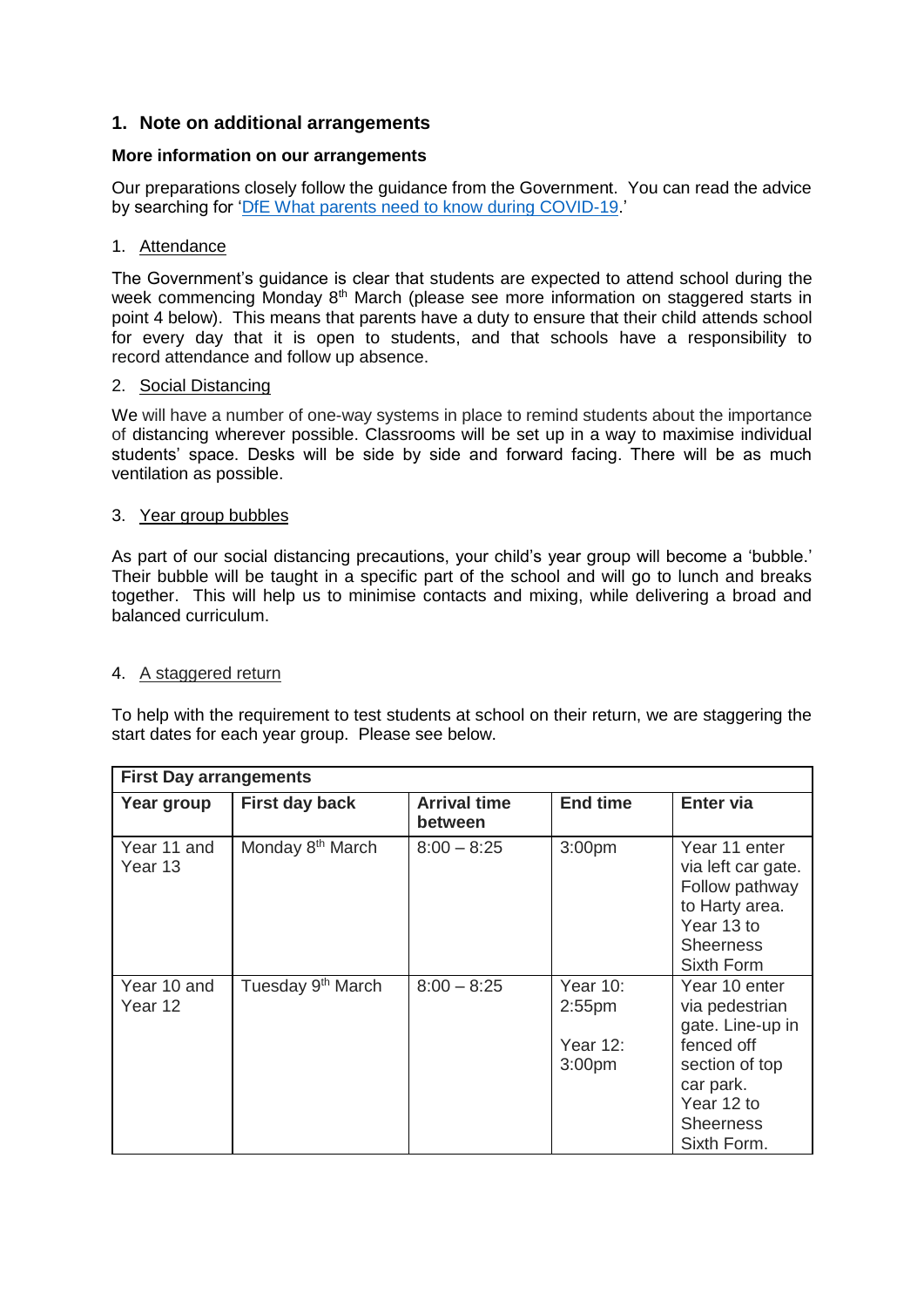| Year 9            | Wednesday 10 <sup>th</sup><br>March | $8:00 - 8:25$ | $2:55$ pn | Enter via left<br>car gate. Line-<br>up in Harty<br>Courtyard         |
|-------------------|-------------------------------------|---------------|-----------|-----------------------------------------------------------------------|
| Year <sub>7</sub> | Thursday 11 <sup>th</sup> March     | $8:00 - 8:25$ | $3:00$ pm | Enter via<br>pedestrian gate.<br>Line-up in<br>Abbey<br>Courtyard.    |
| Year <sub>8</sub> | Friday 12 <sup>th</sup> March       | $8:00 - 8:25$ | $3:00$ pm | Enter via<br>pedestrian gate.<br>Line-up in<br>Shurland<br>courtyard. |

Please be reminded that if your child is, for example in Year 8, they will be taught online as usual until they return to school on Friday 12<sup>th</sup> March.

From Monday 15<sup>th</sup> March, we welcome all students back fully.

## 5. Hygiene and cleaning

Good hygiene is everyone's responsibility, and we are all responsible for each other's health. We will maintain intensified cleaning routines with a focus on regularly wiping down door handles and hard surfaces. The Academy will be cleaned every day and there will be disinfectant sprays for cleaning purposes in each class.

#### 6. Cleaning hands

Everyone will clean their hands thoroughly and more often than usual. This can be done with soap and water or hand sanitiser. Students will clean their hands when they arrive at the school, before they go to break and lunch, and before they leave to go home. Hand sanitiser is available in every classroom, students can use whenever they enter or leave a room.

#### 7. Risk assessments

The thorough risk assessment we follow has been developed from the Government and detailed guidelines from the Oasis Community Learning. Our completed risk assessment will be signed off by the Oasis national leadership team along with myself as Principal, and will remain under constant review.

#### 8. Getting to and from school

The Government explain that students and staff may use public transport where necessary but encourage everyone to walk or cycle to and from school wherever it is possible and safe to do so. We know that this will not always be possible, so please let us know any concerns around this.

People aged 11 and over must wear a face covering when travelling on public transport. People who are exempt do not need to wear a face covering.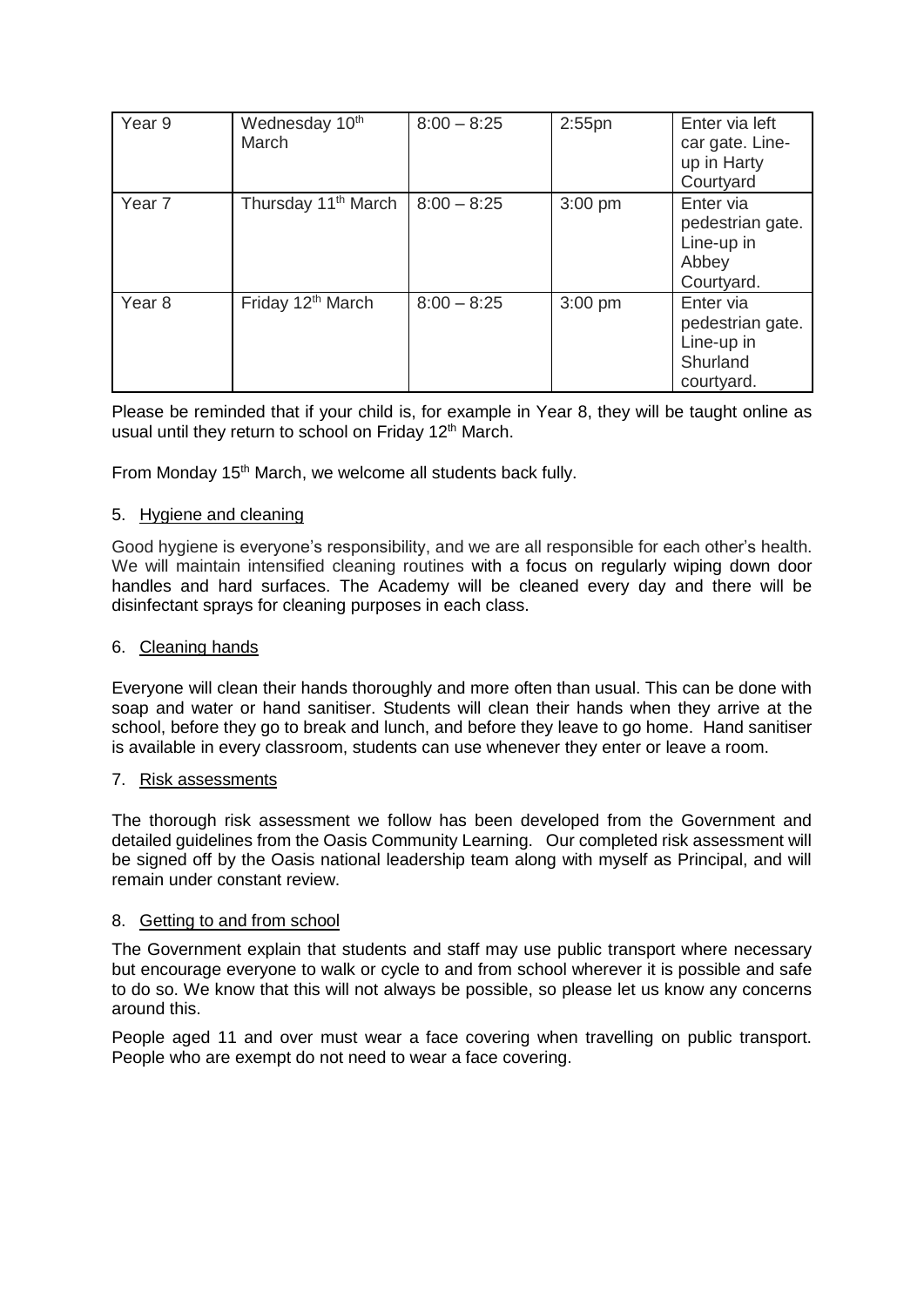## 9. Face Coverings

When students arrive at school, they must safely remove their mask if they have used one whilst travelling to the academy, by using the straps rather than the front of the face covering.

They will then be required to dispose of this mask in a covered bin, or place a reusable face coverings in a plastic bag/in their bag which they can pick up later/put on when leaving to go home.

Students will be directed to wear their academy mask on entry to the academy site, at the school gates. They will then be required to wash their hands.

The Academy face covering will be made of cloth and therefore is re-useable and washable. We ask that they are washed at home on a regular basis. They will be colour coded by year group and will be treated as an item of uniform.

Students are now required and encouraged to wear their face covering whilst in class. This requirement will be reviewed by the Government at Easter. This does not apply in situations where wearing a face covering would impact on the ability to take part in exercise or strenuous activity, for example in PE lessons.

When going to the dining hall, they should wear their covering on their face until they are seated for the purposes of eating. At this point they should remove their face covering and put it in their blazer pocket. After eating, the covering should be placed back on the face and hands must be sanitised.

Staff will be required to wear visors when teaching. They will be required also to wear a face mask when social distancing is not possible i.e. when they are supporting an individual student.

#### 10. Water bottles

Student are required to bring in their own water bottle for their individual use. These must be labelled and can be re-filled during the day. This is important as we do not have facilities for the sale of drinks currently.

# 11. Uniform

All students will return in full uniform. They do not need to be cleaned more often than usual. The uniform shop in school will be open every day from Monday  $1<sup>st</sup>$  March for uniform purchases. Please call the academy on 01795 873591 or via email to [office@oasisisleofsheppey.org](mailto:office@oasisisleofsheppey.org) to arrange a time to come in for purchases. Please note that we are only able to take payment via debit or credit cards only.

#### 12. Suspected symptoms, a confirmed case, and multiple confirmed cases

If your young person develops symptoms at any time (such as a high temperature; a new, continuous cough; or a loss or change to their sense of smell or taste) they must immediately self-isolate, and book a test by calling 119 or visiting [https://www.gov.uk/get-coronavirus-test.](https://www.gov.uk/get-coronavirus-test)

#### 13. Reduced access to outdoor visitors

To help us reduce the risk of infection, we are asking parents to communicate with us via the telephone on 01795 873591 or email [office@oasisisleofsheppey.org.](mailto:office@oasisisleofsheppey.org)

If it is required for you to come into the Academy, you will be required to wear a disposable face covering provided by us unless you are exempt.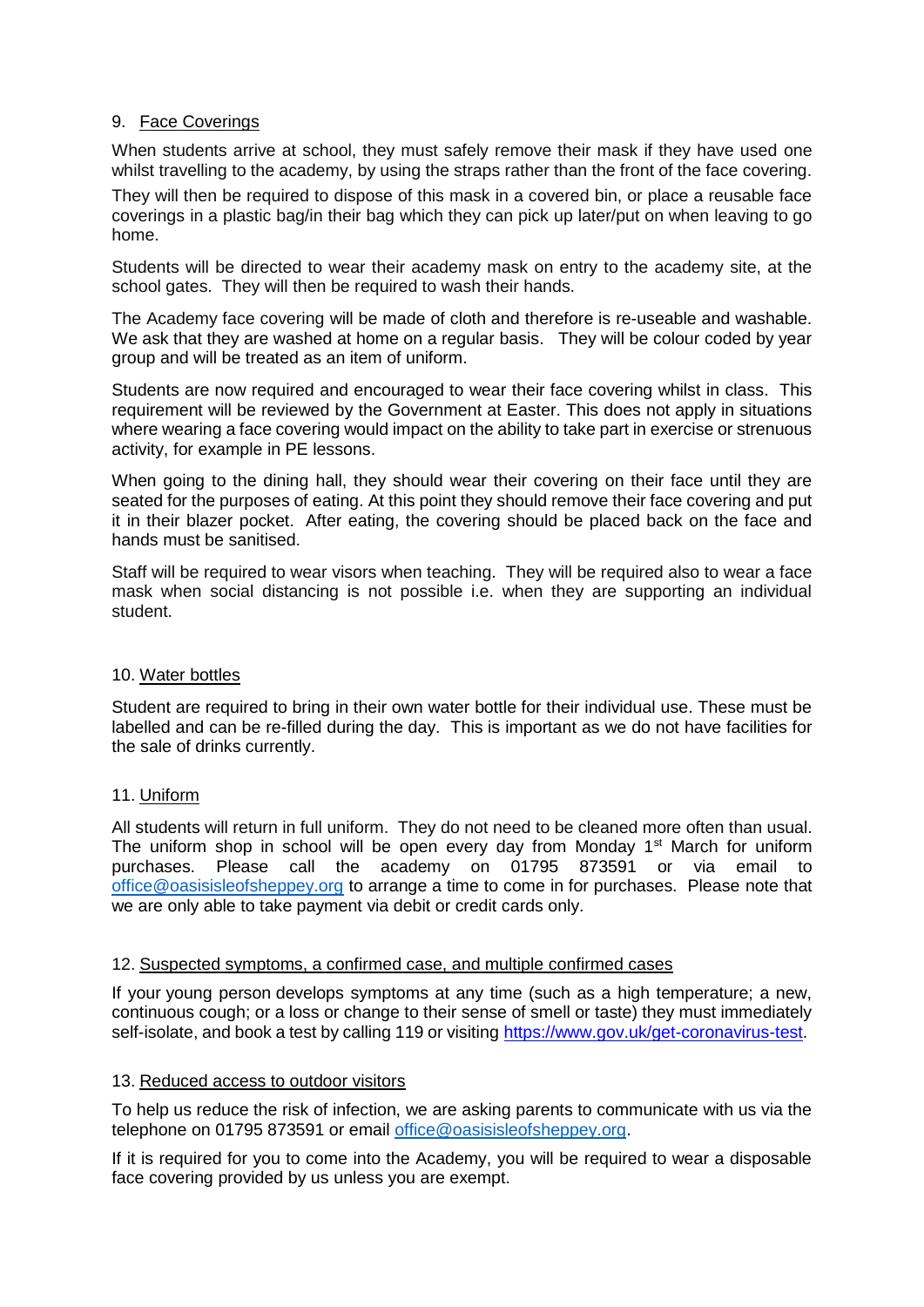# **2. Consent for asymptomatic testing**

# **COVID-19 testing for staff and students**

The government has asked secondary schools to offer Covid-19 tests known as 'lateral flow tests,' that provide a result within 30 mins. Up to a third of people who have coronavirus have no symptoms, so testing will improve our ability to stop the virus from spreading within school. We welcome these tests as an additional protective measure that will help keep everyone safe. The tests are quick and safe and will help us to identify if anyone has the coronavirus as early as possible.

- Students with a positive test result will need to self-isolate in line with the stay-at-home guidance. They will also need to arrange another test through [https://www.gov.uk/get](https://www.gov.uk/get-coronavirus-test)[coronavirus-test](https://www.gov.uk/get-coronavirus-test) to confirm the result.
- Students with a negative result can continue to attend school and use protective measures.

To undergo the asymptomatic testing, we must have your permission for your child to be tested three times on their return to school. After they have returned and been tested at school, students will be supplied with tests to self-swab and test themselves twice a week at home.

#### **Tests at school**

Your young person will be asked to take a test immediately on their return to school (during the week beginning Monday 8<sup>th</sup> March), and then twice more within their first few weeks back.

## **Tests at home**

After your child has returned for the first week and been tested at school, students will be supplied with test kits to self-swab and test themselves twice a week at home. Students must report their result at home to NHS Test and Trace as soon as the test is completed either online or by telephone as per the instructions in the home test kit.

As an Academy, we would also encourage staff and students to share any positive results with us as soon as possible to help with contact tracing.

- Students aged 11 attending a secondary school can take the test themselves or with the support of an adult.
- Students aged 12 to 17 should self-test and report with adult supervision. The adult may conduct the test if necessary.
- Students aged 18 and over should self-test and report the result, with assistance if needed.

#### **What do I need to do now?**

Please read the additional information on 'How will our process work?' below, and the accompanying NHS Test and Trace leaflet called 'How to do your test' and share this with your young person to explain what will happen.

Please also visit <https://www.oasiscommunitylearning.org/covid> to read the information on consent and our privacy notice. If, once you have read all the information, you would like to give your permission for your young person to be tested and your consent for us to handle the information around the results, **we will need to receive this confirmation ahead of their return**.

The quickest and easiest way to do this is by opening your MyChildAtSchool app, go to the parental and consent section and click the slider to green to grant consent. You can find copies of all of the important information including the full consent form in the Important Documents Section.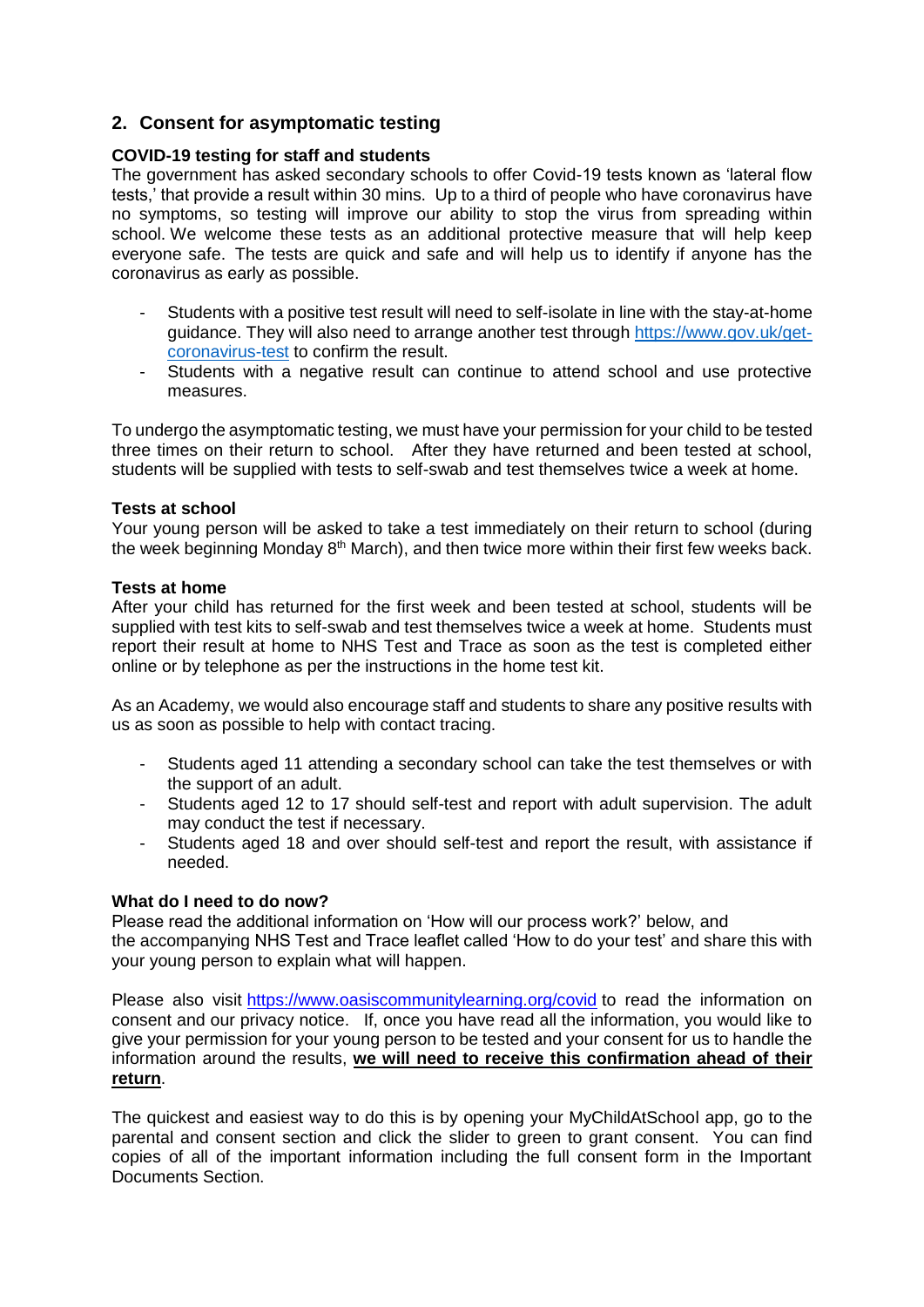**OR** Please fill in the attached form, and return it by email to [office@oasisisleofsheppey.org](mailto:office@oasisisleofsheppey.org) as soon as possible.

**OR** Please look out for a separate email from us sent through the 'SignNow' service. That will enable you to provide an electronic signature. Please follow the instructions within this email, and return it as soon as possible. Families that have not already provided consent will receive an email from SignNow next week.

We are urging all families to agree to this safe and quick test three times within the first couple of weeks once your child has returned to school. If you do not give your permission or they do not consent, your child should attend school as normal and continue to follow all other safety precautions.

## **How will our process work?**

- All secondary students with parental consent will be tested as they return from  $8<sup>th</sup>$ March.
- Those taking the test at school will be supervised by trained staff. The 'lateral flow' tests are quick and easy using a swab of your nose and throat.
- Results (which take around half an hour from testing) will be shared directly with students participating. Where participants are under 16, parents or legal guardians will also be informed of a positive result.
- Should a student or staff member receive a positive test, they will need to self-isolate for 10 days and take a further 'PCR test' (similar to those done in local testing sites) on the same day and minimise any further contact. You should call 119 to book a follow-up test. Once they have had the further test, they will need to self-isolate while they await the result. If the PCR test returns a positive result they will have to selfisolate for the full 10 days and follow the guidance from NHS Test and Trace.
- Should a student or staff member receive a negative test, they will be able to stay in school and resume their activities as normal. A student will only be told if they test positive on a 'lateral flow' test, so if you do not hear you can assume it was negative. A small number may need to repeat the test if the first test was invalid or void for some reason.
- Studies conducted by Oxford University and Public Health England, show that the tests are accurate in identifying a case. The tests have lower sensitivity but they are better at picking up cases when a person has higher viral load, hence the need to test frequently.

#### **What if my child develops symptoms?**

This testing programme at school is for people with no symptoms. If your young person develops symptoms at any time (such as a high temperature; a new, continuous cough; or a loss or change to their sense of smell or taste) they must immediately self-isolate, and book a test by calling 119 or visiting [https://www.gov.uk/get-coronavirus-test.](https://www.gov.uk/get-coronavirus-test)